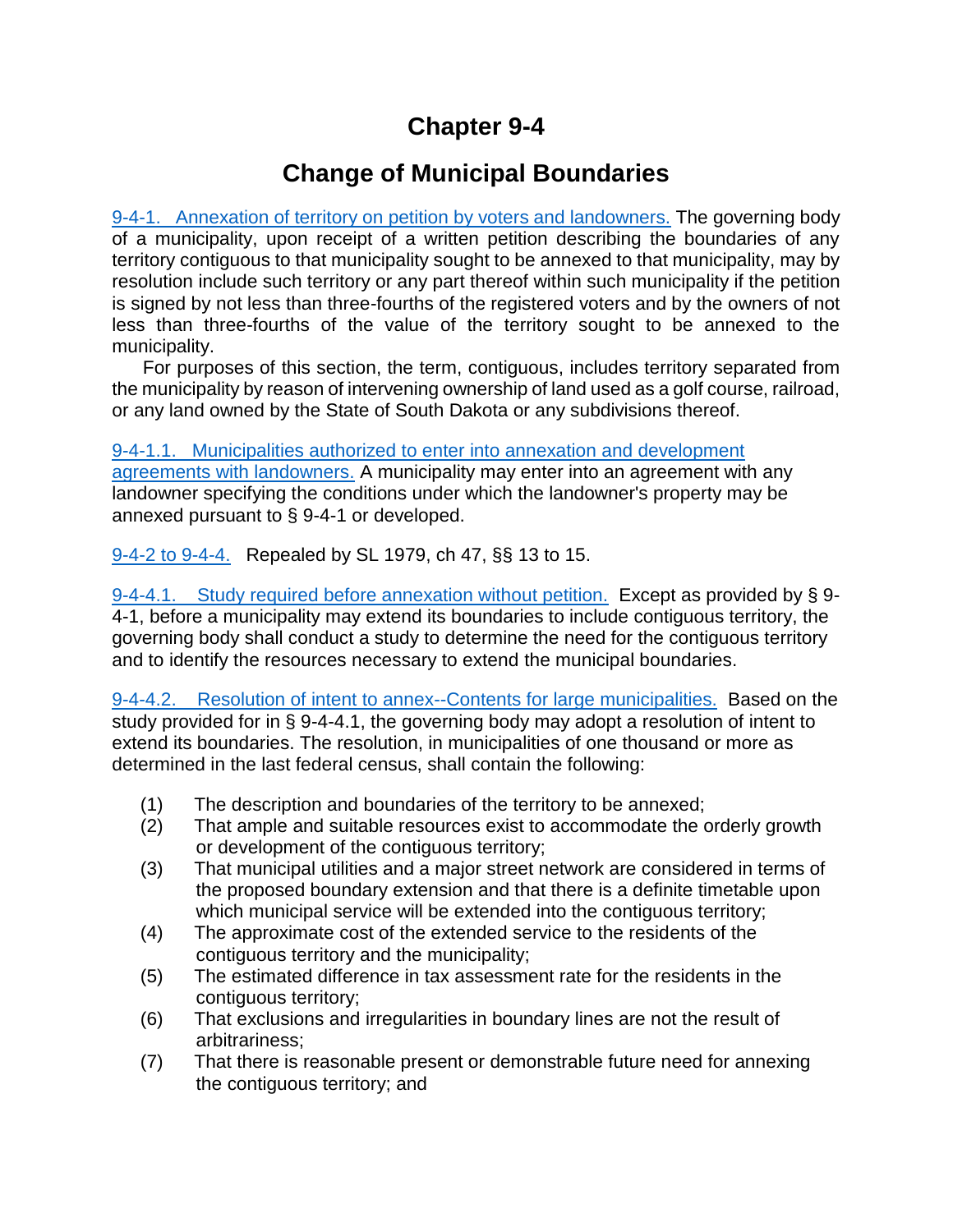(8) That population and census data indicate that the municipality has or may experience growth or development beyond its present boundaries.

[9-4-14. Municipal airport outside corporate limits exempt from annexation restrictions--](http://sdlegislature.gov/Statutes/Codified_Laws/DisplayStatute.aspx?Type=Statute&Statute=9-4-14) [Extraterritorial jurisdiction--Application to property in another municipality.](http://sdlegislature.gov/Statutes/Codified_Laws/DisplayStatute.aspx?Type=Statute&Statute=9-4-14) If a municipality operates an airport organized pursuant to Title 50 outside the corporate limits of the municipality, the restrictions of § 9-4-1 against annexation of noncontiguous territory do not apply to the annexation of the airport by such municipality. If the municipality annexes such airport, the municipality may exercise extraterritorial jurisdiction pursuant to chapter 11-6, but only to the extent of one and one-quarter miles of the exterior boundary of the airport property. Such one and one-quarter mile extraterritorial jurisdiction supercedes the three-mile extraterritorial jurisdiction of any other municipality or jurisdiction of any other governmental entity, except as provided in Title 50.

 Such one and one-quarter mile extraterritorial jurisdiction does not include property located within the corporate limits of another municipality. However, the latter municipality may not allow any airport hazards as defined in Title 50 in its corporate limits within the one and one-quarter mile extraterritorial jurisdiction around the airport property.Prior to adoption, copies of the resolution of intent with a notice of time and place of the public hearing shall be forwarded by certified mail to the affected landowners and the county auditor, who shall then forward the resolution of intent and notice of public hearing regarding the resolution of intent to the county commissioners. The notice shall be postmarked not less than ten days and not more than twenty days before the date of the public hearing. The resolution of intent may be adopted, pursuant to chapter 9-19, with or without amendments after the public hearing. The governing body shall utilize and rely upon the records of the county director of equalization for the purposes of determining the affected landowners.

## [9-4-4.4. Hearing on resolution of annexation--Notice to landowners and county](http://sdlegislature.gov/Statutes/Codified_Laws/DisplayStatute.aspx?Type=Statute&Statute=9-4-4.4)

[auditor--Adoption of resolution--Contents.](http://sdlegislature.gov/Statutes/Codified_Laws/DisplayStatute.aspx?Type=Statute&Statute=9-4-4.4) The governing body shall hold a public hearing to consider extension of its boundaries within sixty days of the adoption of the resolution of intent provided for in §§ 9-4-4.2 and 9-4-4.11. Prior to adoption of the resolution of annexation, a copy of the adopted resolution of intent and a notice of the time and place of the public hearing on the resolution of annexation shall be forwarded by certified mail to the affected landowners and the county auditor, who shall then forward the adopted resolution of intent and notice of public hearing regarding the resolution of annexation to the county commissioners. The notice shall be postmarked not less than ten days and not more than twenty days before the date of the public hearing. The governing body shall utilize and rely upon the records of the county director of equalization for the purposes of determining the affected landowners. The governing body may adopt an annexation resolution, containing the description and boundaries of the territory to be annexed, pursuant to chapter 9-19, within one hundred and twenty days of the public hearing. The governing body shall consider any objections to the resolution of annexation and the adopted resolution of intent, and may adopt the resolution of annexation with or without amendments, and may also add to the resolution of annexation any amendments to the resolution of intent. No amendment may be made affecting any property not described in the original resolution.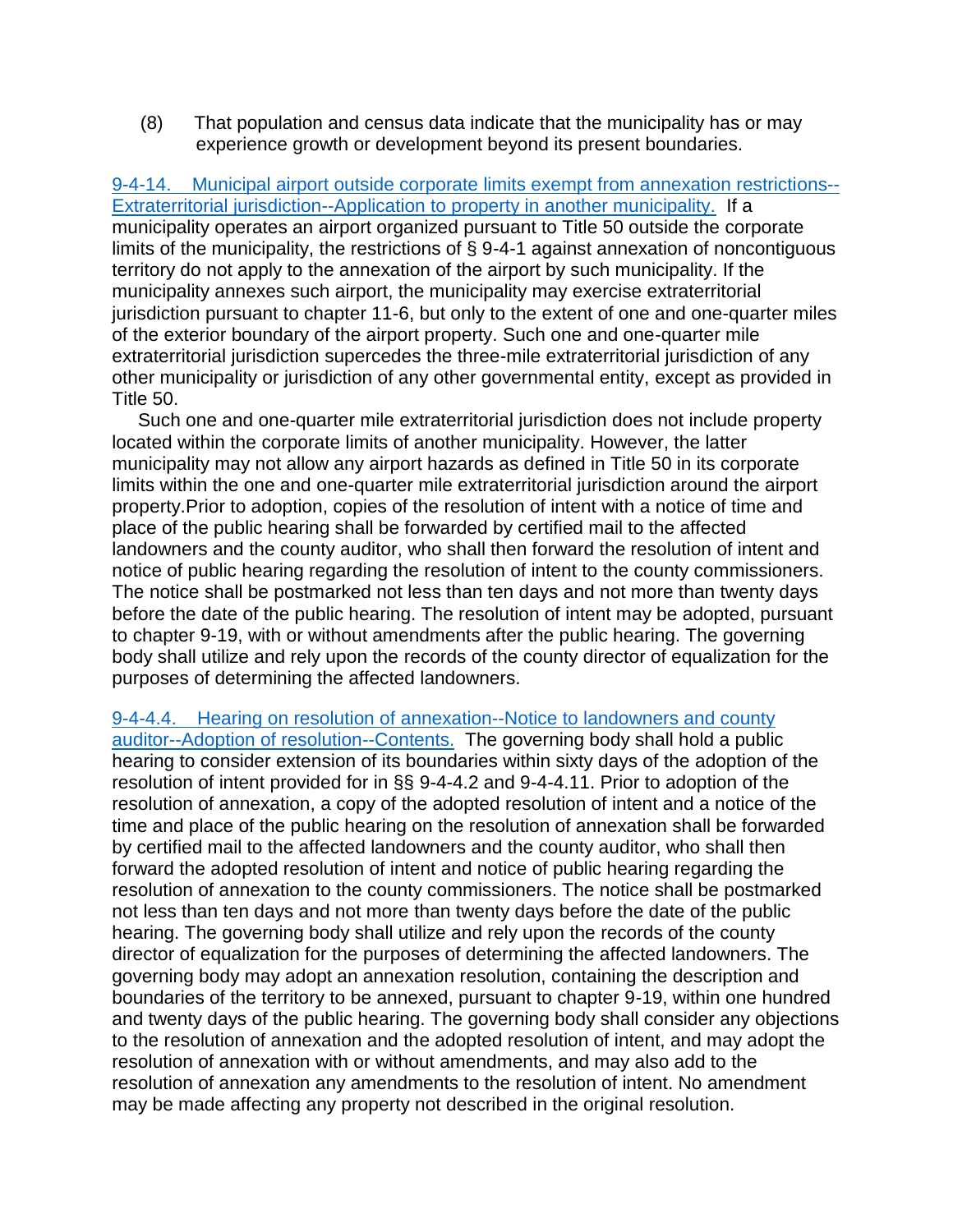[9-4-4.5. Petition for submission of annexation resolution to voters.](http://sdlegislature.gov/Statutes/Codified_Laws/DisplayStatute.aspx?Type=Statute&Statute=9-4-4.5) The required number of voters residing in the combined area of the municipality and special annexation precinct may file within twenty days after the publication of the annexation resolution a petition with the municipal finance officer, requiring the submission of the annexation resolution to a vote of the voters of the combined area of the municipality and special annexation precinct for its rejection or approval.

[9-4-4.6. Contents of referendum petition--Signatures--Verification.](http://sdlegislature.gov/Statutes/Codified_Laws/DisplayStatute.aspx?Type=Statute&Statute=9-4-4.6) The petition shall contain the title of the resolution or the subject of the resolution and the date of its passage. The petition shall be signed by at least five percent of the registered voters residing in the combined area of the municipality and the special annexation precinct established pursuant to § 9-4-4.8. The percentage shall be based on the number of voters in the municipality at the last preceding general election. Each voter shall add to the voter's signature the voter's place of residence, including street and house number, if any, and the date of signing. The referendum petition shall be verified in the same manner as a petition to initiate a law except that the person verifying shall state that each person signing the petition is a resident and registered voter of the municipality or special annexation precinct. No signature on the petition is valid if signed more than six months prior to the filing of the petition.

[9-4-4.7. Time of election on annexation--Referendum provisions applicable.](http://sdlegislature.gov/Statutes/Codified_Laws/DisplayStatute.aspx?Type=Statute&Statute=9-4-4.7) The governing body shall within ten days after the presentation of a petition pursuant to § 9- 4-4.5, fix a date for holding a special election, to be on a Tuesday not less than thirty nor more than fifty days from the date of the order of the governing body. If a petition is filed on or after January first prior to the annual municipal election and within sufficient time to comply with the provisions of § 9-13-14, the question shall be submitted at that annual municipal election. The special election shall be conducted pursuant to §§ 9-20- 12 to 9-20-14, inclusive, and §§ 9-20-16 and 9-20-17 and shall be under the charge of the municipal finance officer.

[9-4-4.8. Special precinct for area to be annexed--Registration lists.](http://sdlegislature.gov/Statutes/Codified_Laws/DisplayStatute.aspx?Type=Statute&Statute=9-4-4.8) Upon the filing of a petition pursuant to § 9-4-4.5, the county commissioners of the county in which the area to be annexed lies, shall upon request of the municipal finance officer, establish a special election precinct comprising all of the registered voters residing in the area to be annexed. The county commission shall also submit the necessary registration lists to the municipal official in charge of the election at least one day prior to the election.

[9-4-4.9. Vote required to approve annexation--Effective date.](http://sdlegislature.gov/Statutes/Codified_Laws/DisplayStatute.aspx?Type=Statute&Statute=9-4-4.9) The referred resolution so submitted shall become operative if approved by a majority of the votes cast, in the combined area of the municipality and special annexation precinct. If approved, it shall take effect upon completion of the canvass of the special election returns.

[9-4-4.10. Proceedings to enforce terms of resolution of annexation or resolution of](http://sdlegislature.gov/Statutes/Codified_Laws/DisplayStatute.aspx?Type=Statute&Statute=9-4-4.10)  [intent.](http://sdlegislature.gov/Statutes/Codified_Laws/DisplayStatute.aspx?Type=Statute&Statute=9-4-4.10) Any person of the annexed area may institute proceedings in the circuit court to compel performance of any aspect of the resolution of intent or the resolution of annexation as finally adopted extending the municipal boundaries and services. The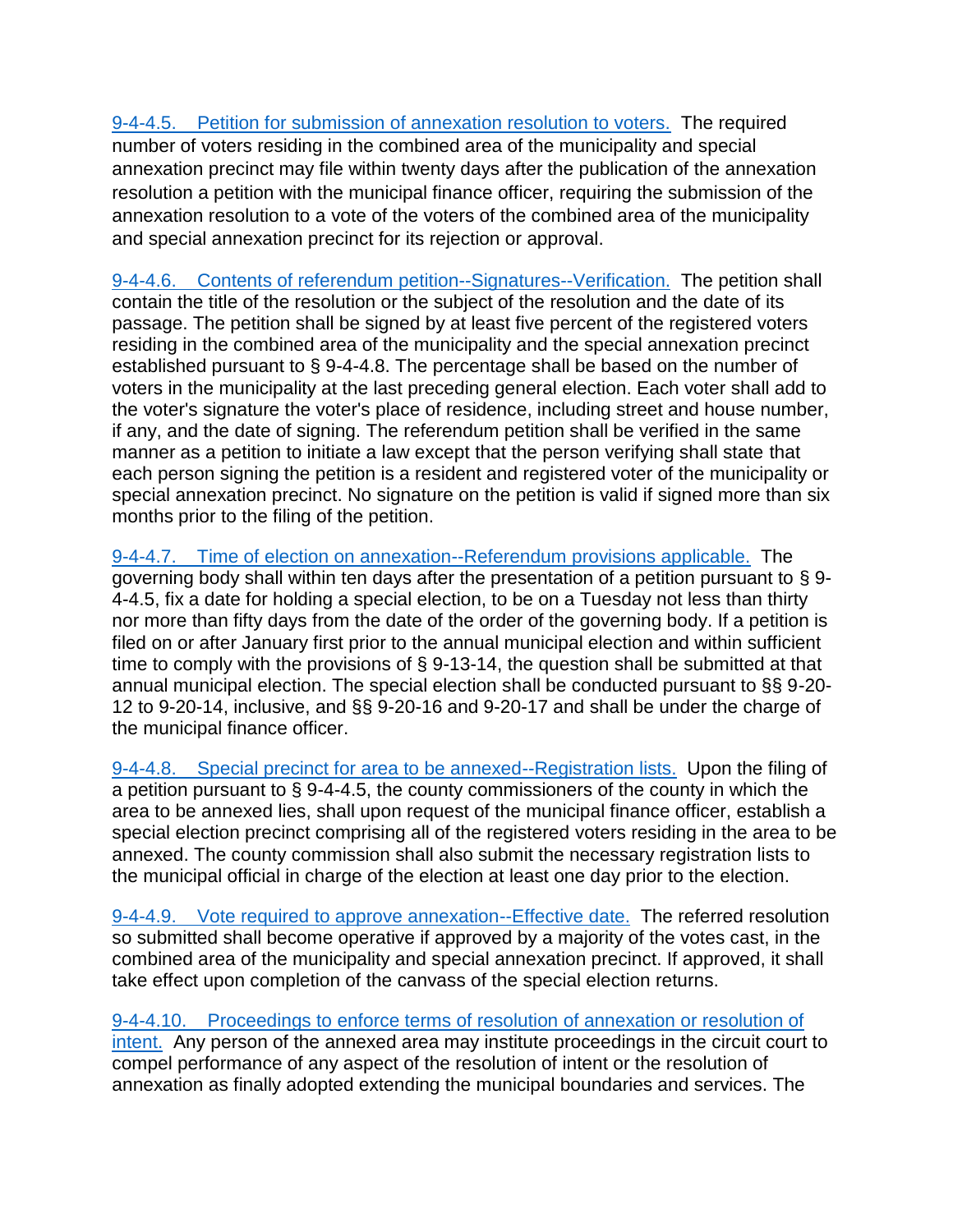proceedings shall be instituted within seven years of the adoption of the resolution of annexation.

[9-4-4.11. Resolution of intent to annex--Contents for small municipalities.](http://sdlegislature.gov/Statutes/Codified_Laws/DisplayStatute.aspx?Type=Statute&Statute=9-4-4.11) Based on the study provided for in § 9-4-4.1, the governing body may adopt a resolution of intent to extend its boundaries. The resolution, in municipalities of less than one thousand in population as determined in the last federal census, shall contain the following:

- (1) The description and boundaries of the territory to be annexed;
- (2) That ample and suitable resources exist to accommodate the orderly growth or development of the contiguous territory;
- (3) The estimated difference in tax assessment rate for the residents in the contiguous territory;
- (4) That exclusions and irregularities in boundary lines are not the result of arbitrariness;
- (5) That there is reasonable present or demonstrable future need for annexing the contiguous territory; and
- (6) That population and census data indicate that the municipality has or may experience growth or development beyond its present boundaries.

## [9-4-4.21. Transferred to § 9-4-4.11.](http://sdlegislature.gov/Statutes/Codified_Laws/DisplayStatute.aspx?Type=Statute&Statute=9-4-4.21)

[9-4-5. Annexation of unplatted territory subject to approval by county commissioners.](http://sdlegislature.gov/Statutes/Codified_Laws/DisplayStatute.aspx?Type=Statute&Statute=9-4-5)  No such resolution describing unplatted territory therein may be adopted until it has been approved by the board of county commissioners of the county wherein such unplatted territory is situate. For the purposes of this section, unplatted territory is any land which has not been platted by a duly recorded plat or any agricultural land as defined in § 10-6-31.

[9-4-6. Exclusion of territory from municipality on petition or by vote of governing body.](http://sdlegislature.gov/Statutes/Codified_Laws/DisplayStatute.aspx?Type=Statute&Statute=9-4-6)  Upon a two-thirds vote of the governing body, or on petition in writing signed by not less than three-fourths of the legal voters and by the owners of not less than three-fourths in value of the property in any territory within any municipality being upon the border thereof, the governing body may by resolution exclude the territory from the municipality. However, if all the land sought to be excluded is more than one-half mile from any platted portion of the municipality, the petition must be signed by the owner only.

[9-4-7. Publication of petition for exclusion of territory.](http://sdlegislature.gov/Statutes/Codified_Laws/DisplayStatute.aspx?Type=Statute&Statute=9-4-7) No final action shall be taken by the governing body upon any petition presented in pursuance of the provisions of § 9-4- 6 until notice of the presentation of such petition has been given by the petitioners by publication at least once each week for two successive weeks.

[9-4-8. Petition to circuit court for exclusion of territory after refusal by governing body.](http://sdlegislature.gov/Statutes/Codified_Laws/DisplayStatute.aspx?Type=Statute&Statute=9-4-8)  Upon the failure of the governing body to grant the request contained in a petition presented in accordance with the provisions of §§ 9-4-6 and 9-4-7, for thirty days after the last publication of the notice or upon a refusal to grant such request, the petitioners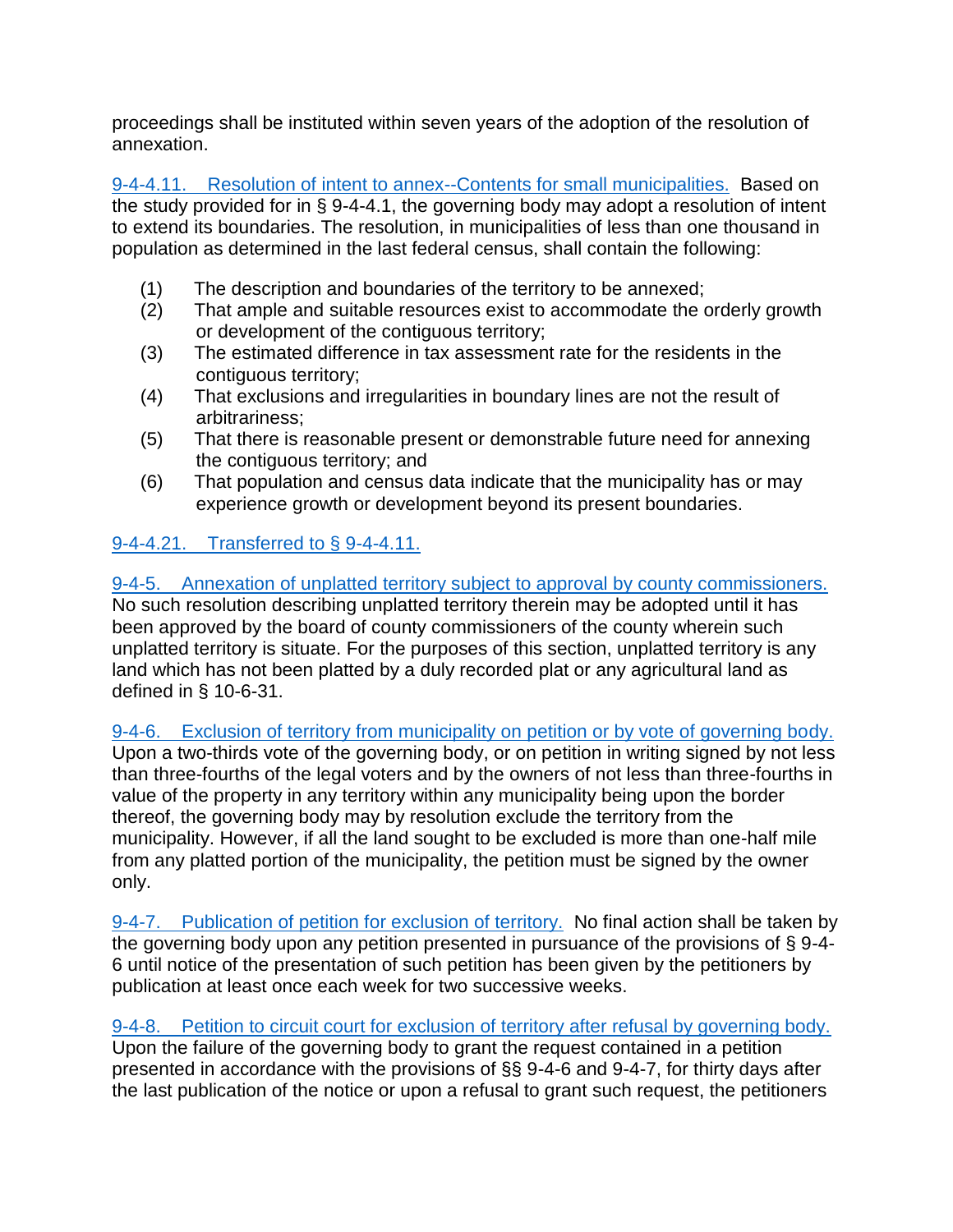may present their petition to the circuit court of the county in which such municipality or the greater portion of it is situated, by filing such petition with the clerk of courts.

[9-4-9. Service of notice of petition to circuit court--Hearing at term or in vacation.](http://sdlegislature.gov/Statutes/Codified_Laws/DisplayStatute.aspx?Type=Statute&Statute=9-4-9)  Notice of filing pursuant to § 9-4-8 shall be served by the petitioners upon the mayor or president of the Board of Trustees, as the case may be, together with a notice of the time and place when and where a hearing will be had upon such petition, at least ten days before the date of such hearing.

 The hearing on the petition may be had by the court at a regular or special term or in vacation.

[9-4-10. Court order for exclusion of territory--Dismissal of petition.](http://sdlegislature.gov/Statutes/Codified_Laws/DisplayStatute.aspx?Type=Statute&Statute=9-4-10) If upon the hearing the court shall find that the request of the petitioners ought to be granted and can be granted without injustice to the inhabitants or persons interested, the court shall so order.

 If the court shall find against the petitioners, the petition shall be dismissed at the cost of the petitioners.

[9-4-11. Recording of resolution or decree changing municipal boundaries--Effective](http://sdlegislature.gov/Statutes/Codified_Laws/DisplayStatute.aspx?Type=Statute&Statute=9-4-11)  [date.](http://sdlegislature.gov/Statutes/Codified_Laws/DisplayStatute.aspx?Type=Statute&Statute=9-4-11) Whenever the limits of any municipality are changed by a resolution of the governing body or by a decree of court it shall be the duty of the mayor or the president of the Board of Trustees to cause an accurate map of such territory, together with a copy of the resolution or decree duly certified, to be recorded in the office of the register of deeds of the county or counties in which such territory is situated, and thereupon such territory shall become and be a part of such municipality or be excluded therefrom as the case may be.

[9-4-12. Annexation of territory near municipal airport prohibited--Exception.](http://sdlegislature.gov/Statutes/Codified_Laws/DisplayStatute.aspx?Type=Statute&Statute=9-4-12) No other municipality may annex any territory within one and one-quarter miles of any parcel of land operated as a municipal airport by an airport authority organized pursuant to chapter 50-6A. However, if the governing body of the airport-operating municipality consents, by resolution, to such a proposed annexation by another municipality, the provisions of this section do not apply to the extent of the waiver provided in the consent resolution of the airport-operating municipality.

[9-4-13. Annexation of territory near municipal airport between March 15, 2003 and](http://sdlegislature.gov/Statutes/Codified_Laws/DisplayStatute.aspx?Type=Statute&Statute=9-4-13)  [July 1, 2003 voidable.](http://sdlegislature.gov/Statutes/Codified_Laws/DisplayStatute.aspx?Type=Statute&Statute=9-4-13) If any municipality other than a municipality that operates a municipal airport by an airport board organized pursuant to chapter 50-6 has annexed between March 15, 2003, and July 1, 2003, any territory within one and one-quarter miles of any exterior boundary of such a municipal airport, the governing body of the airport-operating municipality may, by resolution, within sixty days of the date of such annexation, void all or any portion of such annexation within one and one-quarter miles of the exterior boundary of such municipal airport.

[9-4-14. Municipal airport outside corporate limits exempt from annexation](http://sdlegislature.gov/Statutes/Codified_Laws/DisplayStatute.aspx?Type=Statute&Statute=9-4-14) restrictions-- [Extraterritorial jurisdiction--Application to property in another municipality.](http://sdlegislature.gov/Statutes/Codified_Laws/DisplayStatute.aspx?Type=Statute&Statute=9-4-14) If a municipality operates an airport organized pursuant to Title 50 outside the corporate